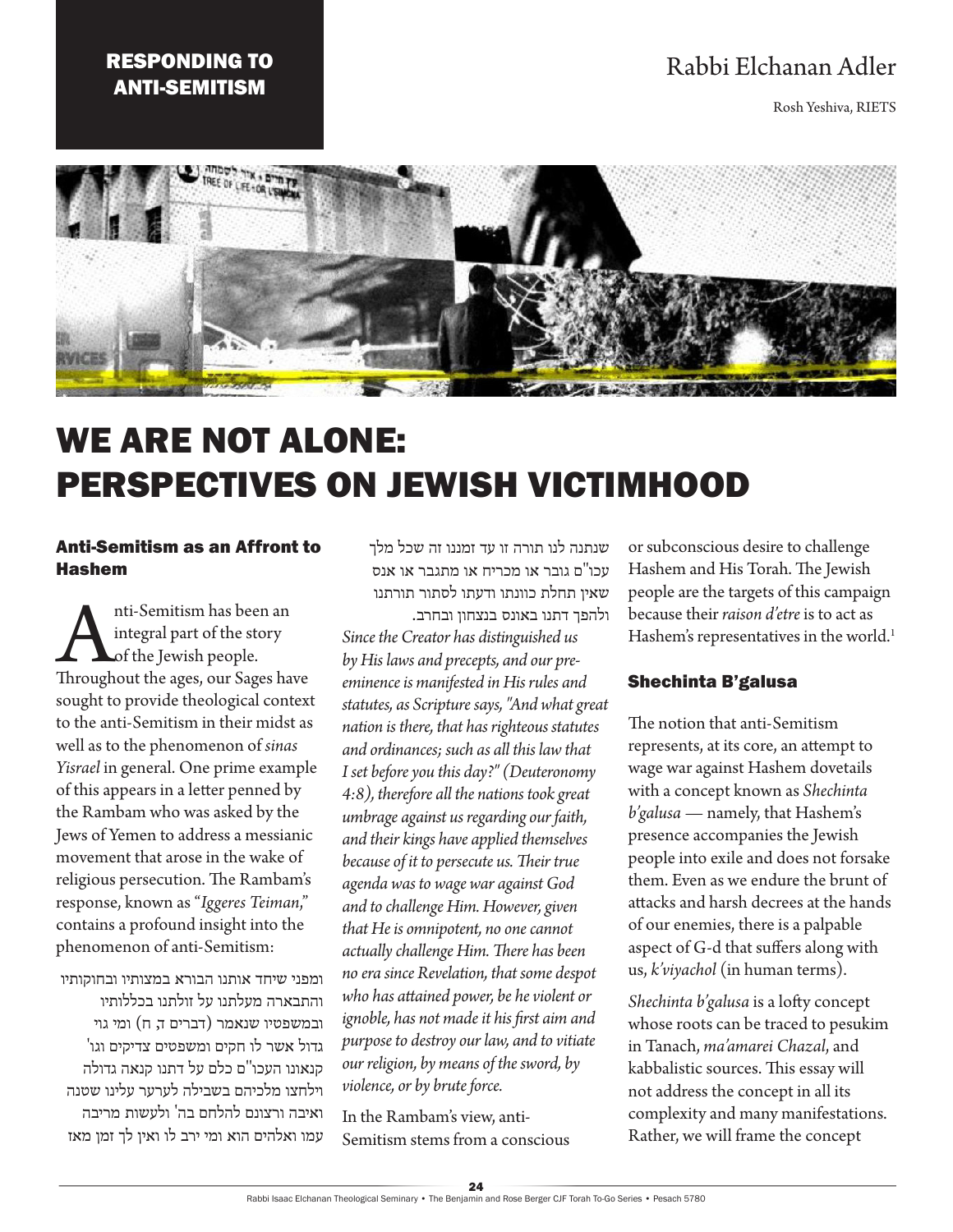in broad strokes, with an eye toward gleaning insights that can provide a measure of solace and inspiration for times such as these when we are unfortunately witness to a worldwide resurgence of anti-Semitism.

# The Divine Assurance Given to Yaakov Avinu

An explicit reference in the Torah to the notion of *Shechinta b'galusa* comes in the form of a divine assurance given to Yaakov Avinu as he prepared to leave Eretz Yisrael in anticipation of the impending *galus* in the land of Egypt.

אָנֹכִי אֵרֵד עִמְךָ מִצְרַיִמָה וְאָנֹכִי אַעַלְךָ גַם עָלֹה וְיוֹסֵף יַשִׁית יַדוֹ עַל עֵינֵיךָ. *I will go down with you to Egypt, and I will also bring you back; and Joseph shall place his hand on your eyes* **Bereishis 46:4**

Ramban and Rabbeinu Bachya note that Onkelos, in his translation of the word "ארד) "descend), employs the verb איחות, which implies a physical descent. However, in other instances where the verb "ירד" appears in connection with Hashem, Onkelos renders it "אתגלי" — "I will reveal," scrupulously avoiding a translation with physical connotations. By opting for a literal translation here, Onkelos implies that Hashem was assuring Yaakov that His physical presence would be with him and his progeny for the duration of the Egyptian exile.<sup>2</sup>

Inasmuch as *galus Mitzrayim* is a prototype of future exiles, Chazal (*Mechilta*, Parshas Bo) extend this idea to other exiles as well:

גלו למצרים שכינה עמהם .. גלו לבבל שכינה עמהם .. גלו לעילם שכינה עמהם ... גלו לאדום שכינה עמהם. *They were exiled to Egypt, the Shechina was with them … They were exiled to Babylonia, the Shechina was with them* 

*… They were exiled to Ilam, the Shechina* 

*was with them … They were exiled to Edom, the Shechina was with them …*

## Klal Yisrael's Redemption is Synonymous with Hashem's Self- Redemption

וְ אֲנֹכִי אֲעַלְךְּ The next phrase in the pasuk, להֹ ָע ם ַג" — And I will also bring you back," implies that Israel's redemption from Egypt entailed a redemption for the Shechina as well. This corollary dimension to the concept of *Shechinta b'galusa*, and its paradoxical nature, is noted in the *Mechilta*:

אלמלא מקרא כתוב אי אפשר לאמרו כביכול אמרו ישראל לפני הקדוש ברוך הוא עצמך פדית.

*If not for these verses, one could not say this. It is as if the Jewish people said to the Holy One Blessed be He, "You redeemed Yourself."*

Chazal discern the motif of Hashem's self-redemption in the unique phraseology of a pasuk in Parshas Nitzavim, which foretells Hashem's restoring the captivity of Bnei Yisrael:

וְשָׁב ה<sup>'</sup> אֱלֹהֵיךָ אֶת שְׁבוּתִךְ וְרִחֲמֶךְ וְשָׁב וְקִבֶּצְךָ מִכַּל הַעַמִּים אֲשֶׁר הֵפִיצְךָּ ה<sup>'</sup> אֱלֹהֵיךְ שַׁמֵּה. *Then, Hashem, your G-d, will bring back your captivity and have mercy upon you, and He will return and gather you in from all the peoples to which Hashem your G-d has scattered you.* **Devarim 30:3**

As Rashi notes, the word "*ve'shav*" (as distinct from *ve'heishiv*") connotes a reflexive act of self-return, implying that the return of Israel's captivity also entails a return of the Shechina itself.<sup>3</sup>

In light of the above, we might conceptualize the notion of *Shechinta b'galusa* as consisting of three distinct, albeit related, motifs:

1. *Tza'ar haShechina* — the suffering that the Shechina experiences when the Jewish people suffer.

2. *Galus haShechina* — the exile and redemption of the Shechina that parallels the exile and redemption process of the Jewish people. 3. The shared identity and destiny that binds the Shechina with klal Yisrael. 4

Our focus will be on the first of these motifs: *tza'ar haShechina*. 5

#### Two Aspects of Tza'ar haShechina: Individual and **Collective**

As noted, *tza'ar haShechina* means that when we suffer in exile, Hashem suffers with us. The *Mechilta* (*Bo*, *Masechta D'Pischa* 14), presents two different applications of *tza'ar haShechina*, based on pesukim in Tanach:

וכן אתה מוצא כל זמן שישראל משועבדין כביכול שכינה משועבדת עמהם שנ' ויראו את אלקי ישראל ותחת רגליו כמעשה לבנת הספיר. וכשנגאלו מה הוא אומר וכעצם השמים לטוהר. ונאמר בכל צרתם לו צר. אין לי אלא צרת ציבור צרת יחיד מנין ת"ל יקראני ואענהו עמו אנכי בצרה ...

*We find that whenever the Jewish people are oppressed, the Shechina, as it were, is oppressed with them as it states, "and they saw the God of Israel: under His feet there was the likeness of a pavement of sapphire (the pavement is a reference to the leveinim, the bricks that the Jewish people used during their slavery in Egypt). When they were redeemed, what does it say, "like the very sky for purity." And it says, "In all of their suffering, it is His suffering." We only know this regarding the suffering of the community. How do we know that this also applies to the suffering of individuals? Because it states, "He will call Me and I will answer him, I am with him in suffering …"*

One of the pesukim cited by the *Mechilta* is from Yeshayahu 63:9:

בְּכַל צַרַתַם לֹא [לֹוֹ] צַר וּמַלְאַךְ פַּנַיו הוֹשִׁיעַם בְאַהֲבָתוֹ וּבְחֶמְלָתוֹ הוּא גְאָלָם וַיְנַטְּלֵם וַיְנַשְׂאֵם כּל ימי עוֹלם.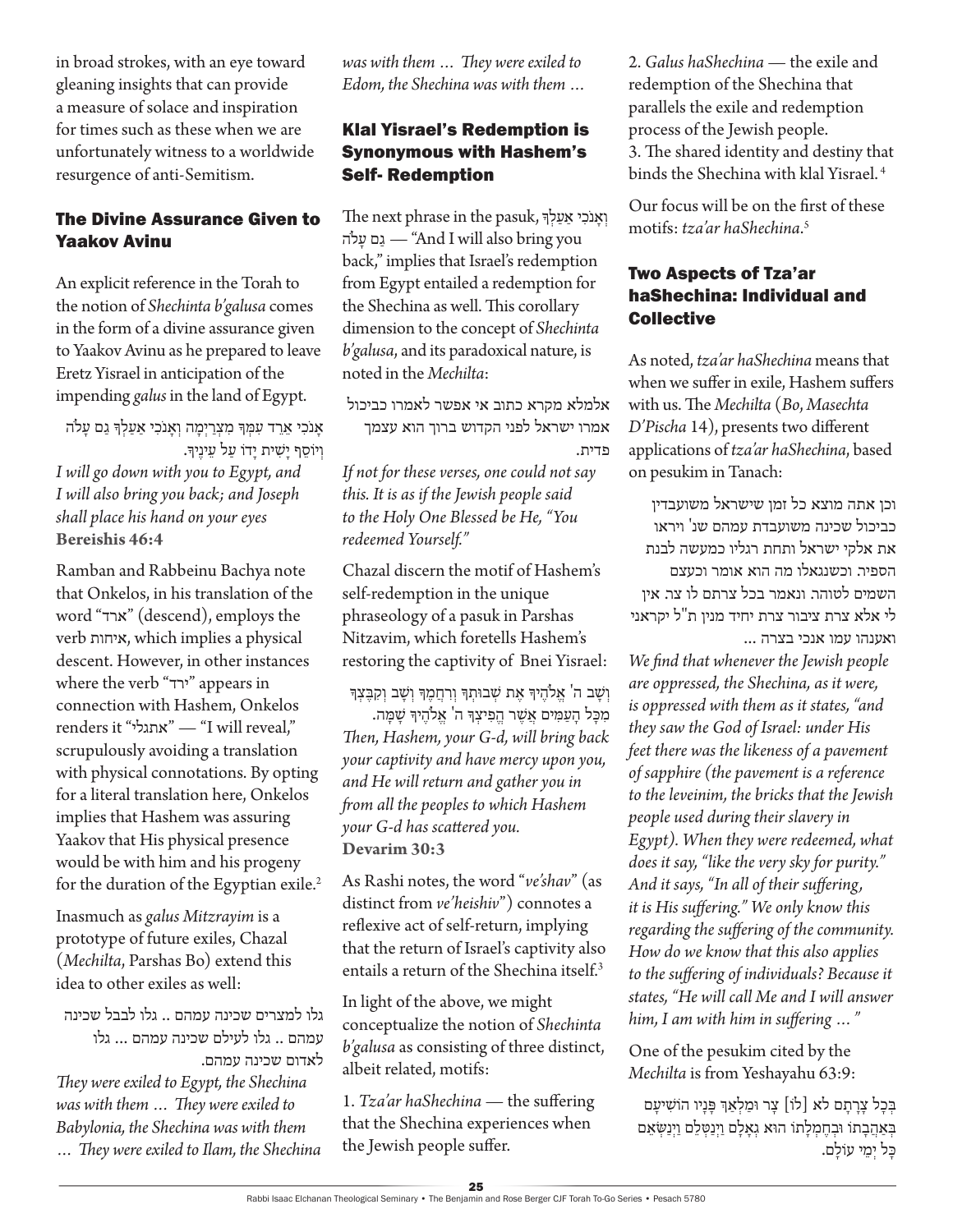*In all their troubles He was troubled, And the angel of His Presence saved them. In His love and pity He redeemed them; He raised them, and exalted them all the days of old.*

The word *"lo*" can be spelled with an *aleph*, meaning "no" or with a *vav*, meaning "His." The verse is written with an *aleph*, but is to be read with a *vav*. Ibn Ezra and Radak adopt the latter rendition and explain the pasuk to mean that whenever we suffer, Hashem, *k'viyachol*, experiences distress as well. This accords with the proof text cited in the Mechilta.

The last pasuk cited by the *Mechilta* is from Tehillim (91:15):

יִקְרָאֵנִי וְאֵעֱנֵהוּ עִמּוֹ אַנֹכִי בְצָרָה אֲחַלְצֵהוּ וַ אֲכַבְדֶ הוּ. *He will call Me and I will answer him, I am with him in distress; I will release him and I will honor him.*

The *Mechilta* interprets this pasuk as a reference to the suffering of an individual. Apparently, *tzaar haShechina* has two manifestations. The first relates to the suffering of the community at large, where the Shechina suffers along with it. This motif is expressed by the pasuk בכל צר לו צרתם — In all their troubles He was troubled. [This aspect of *Shechinta b'galusa* is also implicit in the comments of Chazal (*Megillah* 29b and *Mechilta* ibid) that in each period of exile, Hashem is with us.]

Second, when an individual Jew is in distress, Hashem is present in his suffering. This dimension of *tzaar haShechina* is captured in the pasuk .עמו אנכי בצרה

In other words, the Shechina doesn't merely identify with the plight of the collective community, it also shares in the suffering of each and every individual.

This second manifestation is echoed in a statement of the Mishna in the name of Rabbi Meir (*Sanhedrin* 46a):

אמר רבי מאיר בשעה שאדם מצטער שכינה

מה לשון אומרת קלני מראשי קלני מזרועי. *Rabbi Meir said: When a person suffers, what does the Shechina say? Relieve the pain from My head, relieve the pain from My arm.*

## Tzaar HaShechina in Galus Mitzrayim

We find allusions to both manifestations of *tzaar haShechina* in the context of the Egyptian exile. When appearing to Moshe Rabbeinu at the burning bush, Hashem expresses his empathy for the pain of the Jewish people:

וַ יֹאמֶ ר ה' רָ אֹה רָ אִ יתִ י אֶ ת עֳ נִ י עַ מִ י אֲ שֶ ר בְּמִצְרַיִם וְאֵת צַעֲקַתַם שַׁמַעָתִּי מִפְּנֵי נֹגְשָׂיו כִּי יָדַ עְ תִ י אֶ ת מַ כְ אֹבָ יו. וָ אֵ רֵ ד לְ הַ צִ ילֹו מִ יַ ד מִ צְ רַ יִם ּולְ הַ עֲ ֹלתֹו מִ ן הָ אָ רֶ ץ הַ הִ וא אֶ ל אֶ רֶ ץ טֹובָ ה וּרְחָבָה אֵל אָרֵץ זָבַת חָלָב וּדְבָשׁ אֵל מִקוֹם הַכְּנַעֲנִי וְהַחִתִּי וְהַאֱמֹרִי וְהַפְּרִזִּי וְהַחִוִּי וְהַיָּבוּסִי. *Hashem said, "I have indeed seen the affliction of My people in Egypt and have heeded their cry because of their taskmasters; yes, I am mindful of its suffering. I have come down to rescue them from the Egyptians and to bring them out of that land to a good and spacious land, a land flowing with milk and honey, the region of the Canaanites, the Hittites, the Amorites, the Perizzites, the Hivites, and the Jebusites.* **Shemos 3:7-8**

Hashem is mindful of the suffering of the Jewish people and expresses His intention to rescue them. The singular phrase *machovav* — its suffering would seem to be a reference to the Jewish people as a single unit. Hashem feels, as it were, the collective suffering of the Jewish people. This corresponds to the first pasuk noted above —

*b'chol tzarosam lo tzar* — In all their troubles He was troubled — which the Mechilta interpreted as referring to the *tzaras hatzibur*.

In connection with that same revelation, Rashi (Shemos 3:2) cites the second of the aforementioned pesukim to explain why Hashem appeared in a bush and not a tree.

"מתוך הסנה" - ולא אילן אחר משום עמו אנכי בצרה. *Out of a bush and not another tree* 

*because "I am with him in suffering."*<sup>6</sup>

As noted, this verse refers to Hashem suffering along with each and every individual. From this perspective, *Ki yadati es machovav* — I am mindful of its suffering — takes on an additional layer of meaning. Not only does Hashem empathize with the collective distress of the community, He also feels the pain of each individual Jew who was subjected to the cruelty of the Egyptian servitude.

## Nosei B'ol: Ethical Imperatives

The *ba'alei hamussar*, the great masters of ethical development, draw a valuable lesson from this concept. If Hashem suffers along with us, then we must try to emulate Him and likewise empathize with the suffering of others. This concept is known as *nosei b'ol im chaveiro* — carrying the burden along with one's friend (who is suffering).

Rav Shlomo Wolbe zt"l, one of the great *ba'alei hamussar* of our time, considers this quality a "foundation of creation" (*Shiurei Chumash* to Parshas Shemos). In his *Alei Shur* (Vol. I, introduction to section 4), he emphasizes that that it is insufficient to merely avoid harming others; we should aspire to carry the load of others by "paying attention to their suffering" — thus emulating Hashem. Rav Wolbe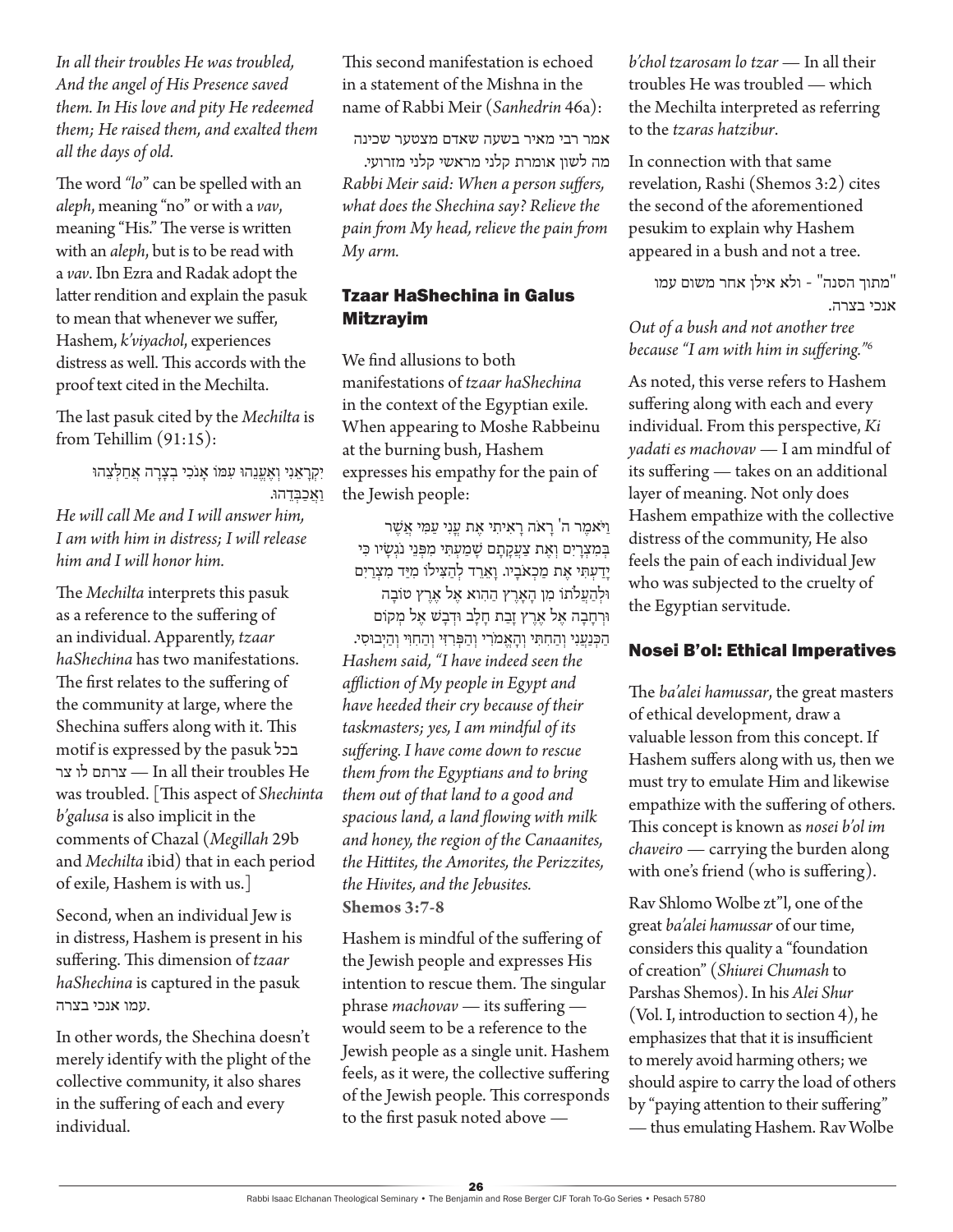explains that in practical terms this means that in addition to performing acts of chesed toward others, we should make efforts to communicate empathic feelings and a sense of kinship, allowing them to recognize that are not alone in their pain.

Modeling the two types of *tza'ar haSechinah*, human empathy should be manifest on both a communal and an individual level. The Gemara, *Ta'anis* 11a, states:

תנו רבנן בזמן שישראל שרויין בצער ופירש אחד מהן באין שני מלאכי השרת שמלוין לו לאדם ומניחין לו ידיהן על ראשו ואומרים פלוני זה שפירש מן הצבור אל יראה בנחמת צבור תניא אידך בזמן שהצבור שרוי בצער אל יאמר אדם אלך לביתי ואוכל ואשתה ושלום עליך נפשי ... אלא יצער אדם עם הצבור שכן מצינו במשה רבינו שציער עצמו עם הצבור שנאמר (שמות יז, יב) וידי משה כבדים ויקחו אבן וישימו תחתיו וישב עליה וכי לא היה לו למשה כר אחת או כסת אחת לישב עליה אלא כך אמר משה הואיל וישראל שרויין בצער אף אני אהיה עמהם בצער וכל המצער עצמו עם הצבור זוכה ורואה בנחמת צבור.

*Our rabbis taught: when the Jewish people are suffering and an individual separates himself from them, the two accompanying angels place their hands on his head and say, "this individual that separated himself from the community should not see the (eventual) liberation of the community." Another beraisa states: when the community is suffering, one should not say, "I will go home, eat and drink and live my life" … rather, he should suffer with the community, for we find that Moshe Rabbeinu suffered along with the community as it states (Shemos 17:12), "And Moshe's hands grew heavy; so they took a stone and put it under him and he sat on it." Did Moshe not have a pillow or a blanket to sit on? Rather, this is what Moshe said, "Since the Jewish people are suffering, I too will be with them in their suffering." Anyone who* 

*suffers along with the community, merits to see the liberation of the community.*

This passage is clearly focused on the imperative of being sensitive to the suffering of the larger community.

Additionally, we must also strive to identify with the suffering of specific individuals. One of the qualities enumerated in *Pirkei Avos* chapter 6 for acquiring Torah is the ability to be *nosei b'ol im chaveiro* — with an emphasis on the individual friend.

This quality is highlighted by the Torah in its description of Moshe Rabbeinu's early life, when he emerges from Pharaoh's palace and becomes aware of the suffering of his brethren. Rashi (Shemos 2:11) states:

"וירא בסבלותם" - נתן עיניו ולבו להיות מיצר עליהם.

*He saw their suffering — He set his eyes and heart to suffer in their plight.*

It was this quality that led Moshe to subsequently stand up to the Egyptian taskmaster who was beating a Jewish servant. Moshe suffered the plight of a single individual and saved him.<sup>7</sup>

#### Rejoicing with Others

The idea of *Shechinta b'galusa* and its application for us should not be limited to times of crisis. Just as Hashem is with us when we are suffering, so too does He rejoice with us in times of joy.

As elucidated by Rav Wolbe, this idea can be gleaned from the comments of the *Mechilta*, which highlights two halves of a prophetic vision shown to the elders at the time of Matan Torah:

ויראו את אלקי ישראל ותחת רגליו כמעשה לבנת הספיר וכעצם השמים לטהר. *And they saw the God of Israel: under His feet was the likeness of sapphire brickwork, like the essence of the heaven* 

#### *for purity.* (Shemos 24:10)

What is the nature of this vision and its significance? Drawing on Chazal, Rashi states:

כמעשה לבנת הספיר – היא היתה לפניו בעת השיעבוד, לזכור צרתן של ישראל שהיו משועבדים במעשה לבנים. וכעצם השמים

לטהר – משנגאלו היה אור וחדווה לפניו. *As it were the brickwork of sapphire — This had been before Him during the period of Egyptian slavery as a symbol of Israel's woes — for they were subjected to do brick-work. And as it were as the body of heaven for purity — This implies that as soon as they (the Israelites) were redeemed there was radiance and rejoicing before Him.*

We see that just as Hashem identified with His nation's pain by setting up a constant reminder in the form of a sapphire brick, so did He take pleasure, *k'viyachol*, in the Nation's joy, symbolized by the image of a clear sky to commemorate their redemption.

The ability to share in the joy of others is a hallmark of Aharon HaKohen – an attribute attested to by Hashem Himself. In the wake of Moshe Rabbeinu's reluctance to lead the Jewish people, motivated in part by his deference to his elder brother, Aharon, Hashem declared that not only will Aharon not feel jealous, but — to the contrary — "*v'ra'acha v'samach belibo"* — "he will see you and be joyous" (Shemos 4:14). Aharon's joy for Moshe Rabbeinu was rooted in Aharon's ability to fully embrace the simcha of others.<sup>8</sup>

#### Avnei Shoham and Avnei Miluim: Empathy and Simcha

As described in Parshas Tetzaveh, Aharon and all subsequent *kohanim gedolim* wore the names of the *shevatim* on two different garments.